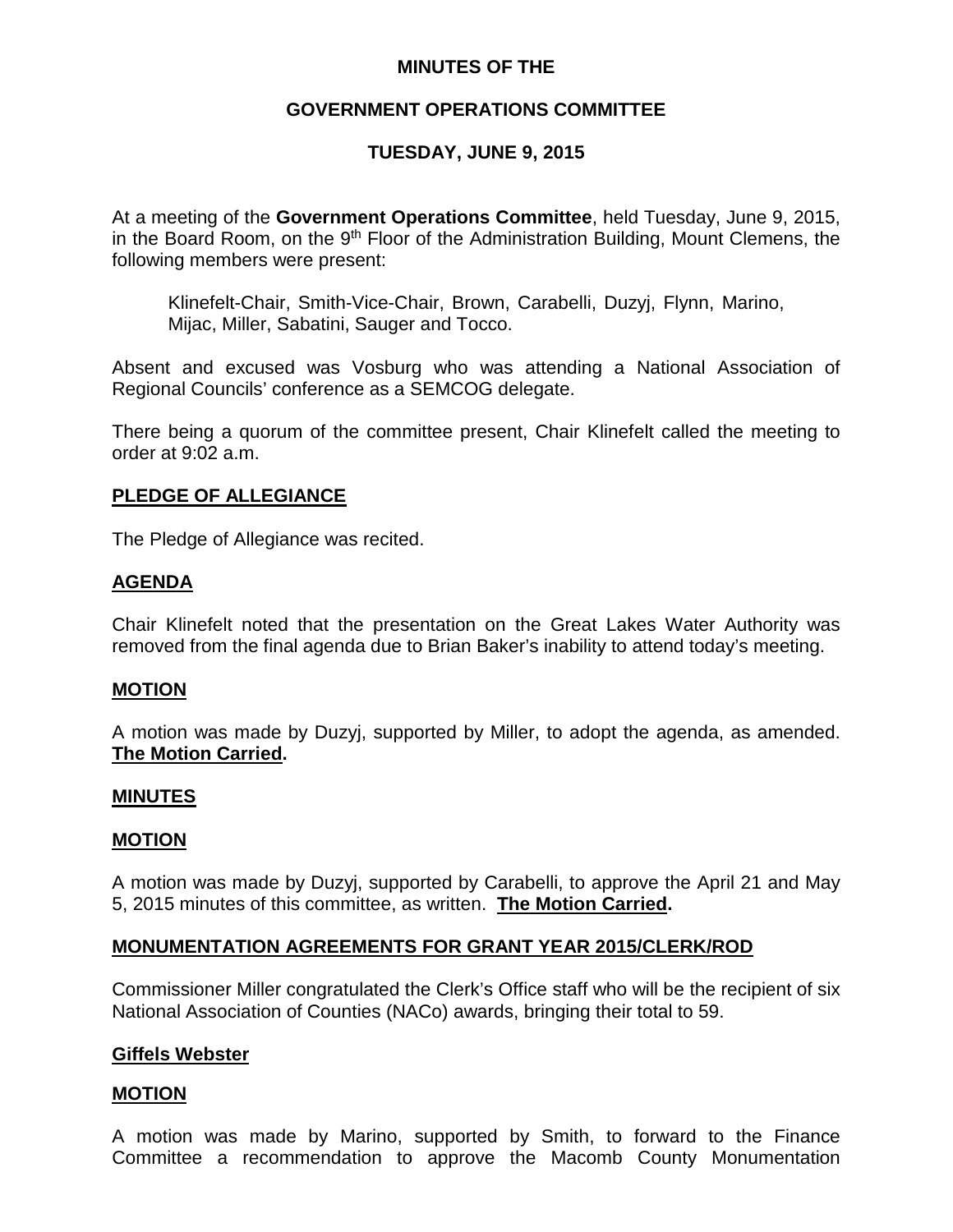Agreement with Giffels Webster in the amount of \$38,485 for Remonumentation grant year 2015.

In attendance were Chief Deputy Clerk Todd Schmitz, Chief Deputy Register Craig Jones and Remonumentation Representative Marty Dunn. Mr. Schmitz gave a brief overview of all the agreements.

Chair Klinefelt called for a vote on the motion and **The Motion Carried.**

## **Great Lakes Geomatics, LLC**

#### **MOTION**

A motion was made by Duzyj, supported by Marino, to forward to the Finance Committee a recommendation to approve the Macomb County Monumentation Agreement with Great Lakes Geomatics, LLC in the amount of \$54,625 for Remonumentation grant year 2015. **The Motion Carried.**

#### **Kennedy Surveying, Inc.**

#### **MOTION**

A motion was made by Marino, supported by Sauger, to forward to the Finance Committee a recommendation to approve the Macomb County Monumentation Agreement with Kennedy Surveying, Inc. in the amount of \$38,085 for Remonumentation grant year 2015. **The Motion Carried.**

#### **Lehner Associates, Inc.**

#### **MOTION**

A motion was made by Miller, supported by Marino, to forward to the Finance Committee a recommendation to approve the Macomb County Monumentation Agreement with Lehner Associates, Inc. in the amount of \$42,695 for Remonumentation grant year 2015. **The Motion Carried.**

#### **Michigan Surveying, Inc.**

#### **MOTION**

A motion was made by Miller, supported by Duzyj, to forward to the Finance Committee a recommendation to approve the Macomb County Monumentation Agreement with Michigan Surveying, Inc. in the amount of \$37,395 for Remonumentation grant year 2015. **The Motion Carried.**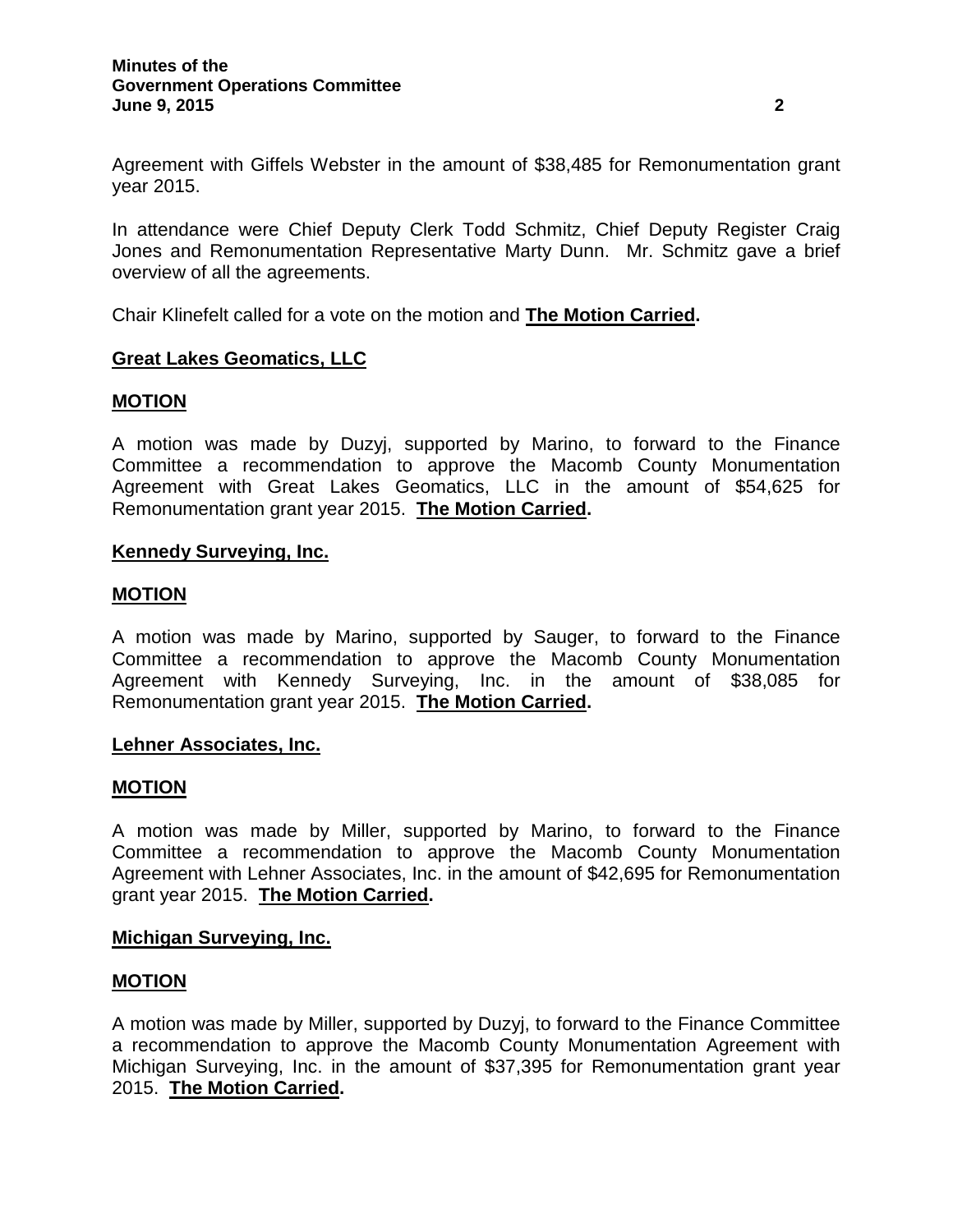#### **Spalding DeDecker Associates, Inc.**

#### **MOTION**

A motion was made by Duzyj, supported by Marino, to forward to the Finance Committee a recommendation to approve the Macomb County Monumentation Agreement with Spalding DeDecker Associates, Inc. in the amount of \$40,385 for Remonumentation grant year 2015. **The Motion Carried.**

## **PRESENTATION ON OPERATIONAL AND BUDGETARY IMPACTS FROM ELIMINATION OF THE CONCEALED WEAPONS LICENSING BOARD**

In attendance were County Clerk/Register of Deeds Carmella Sabaugh, Chief Deputy Clerk Todd Schmitz, Administrative Coordinator Crystal Brenner and Supervisor of Vital Records Brian Brdak.

Ms. Brenner explained the current process for obtaining concealed weapons permits.

Mr. Brdak outlined the changes that will occur when the new law goes into effect and the operational and budgetary impacts of those changes.

The following commissioners spoke: Smith, Duzyj, Marino and Sauger.

#### **MOTION**

A motion was made by Carabelli, supported by Marino, to receive and file the presentation provided on the elimination of the Concealed Weapons Licensing Board. **The Motion Carried.**

## **FREEDOM HILL COUNTY PARK USE LICENSE FOR 2015-2017/CORPORATION COUNSEL**

Board Chair Flynn referred to a June 8, 2015 memorandum from Corporation Counsel John Schapka and said it includes a summary of the major changes from past years. He noted that Mr. Schapka was unable to attend today's meeting, so the agreement will be on Thursday's Finance Committee agenda.

#### **MOTION**

A motion was made by Tocco, supported by Marino, to receive and file the June 8, 2015 memorandum from Corporation Counsel John Schapka.

The following commissioner spoke: Carabelli.

Chair Klinefelt called for a vote on the motion and **The Motion Carried.**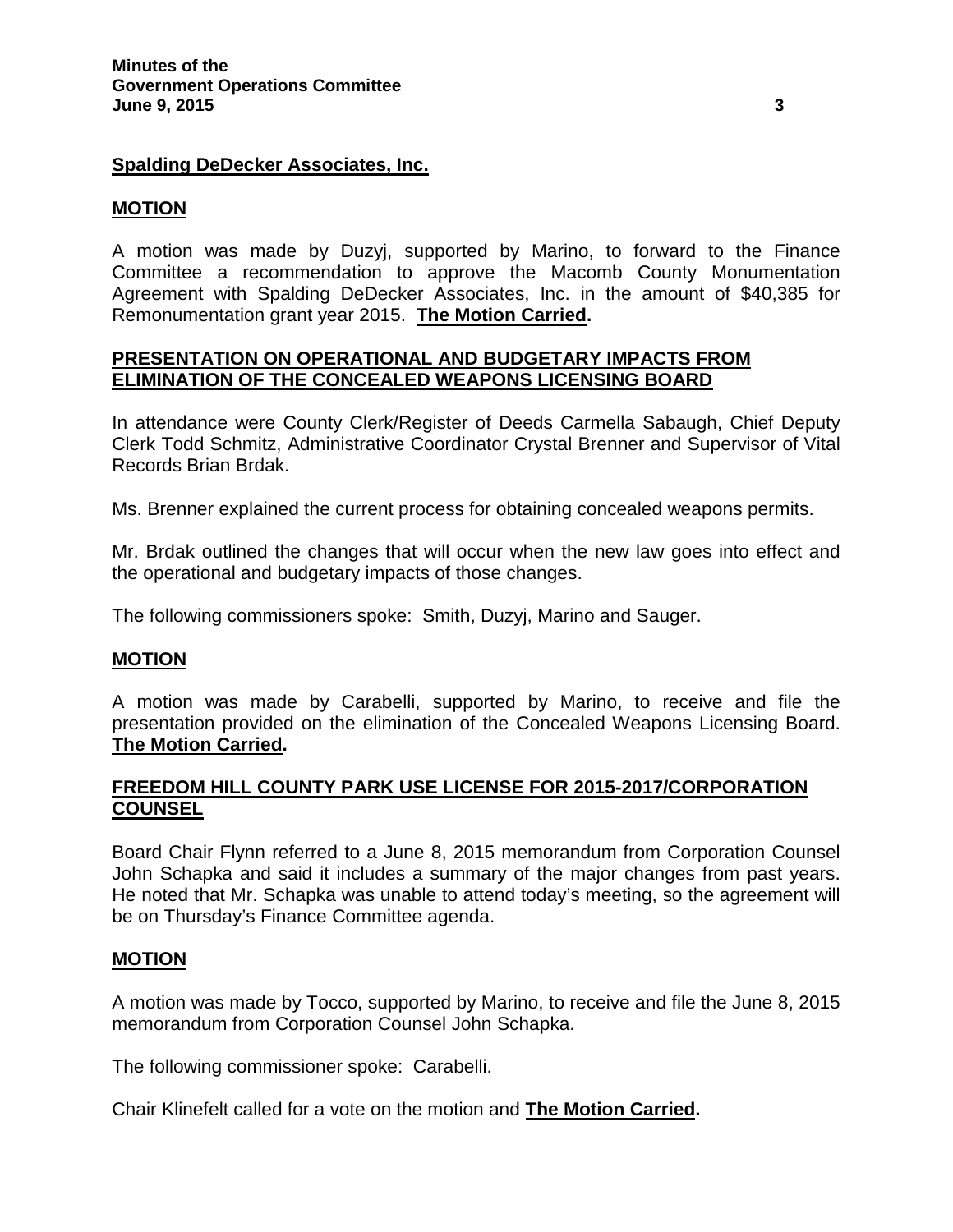#### **ADOPT PROCLAMATION COMMENDING RYAN BORN – EAGLE SCOUT (OFFERED BY BROWN)**

#### **COMMITTEE RECOMMENDATION – MOTION**

A motion was made by Miller, supported by Carabelli, to recommend that the Board of Commissioners adopt a proclamation commending Ryan Born – Eagle Scout. **THE MOTION CARRIED.**

## **NEW PROVISIONS FOR FREEDOM OF INFORMATION ACT (FOIA) AS PER P.A. 563 OF 2014 – EFFECTIVE JULY 1, 2015 (SEE SECTION 8 FOR UPDATES)**

#### **MOTION**

A motion was made by Marino, supported by Sabatini, to receive and file the information provided on new provisions for the Freedom of Information Act (FOIA). **The Motion Carried.**

## **EXECUTIVE SESSION TO DISCUSS PENDING LITIGATION**

#### **MOTION**

A motion was made by Marino, supported by Smith, to enter into Executive Session for the purpose of discussing pending litigation.

A roll call vote was taken as follows:

Voting Yes were Brown, Carabelli, Duzyj, Flynn, Klinefelt, Marino, Mijac, Miller, Sabatini, Sauger, Smith and Tocco. There were 12 "Yes" votes.

#### **The Motion Carried.**

In accordance with the motion, committee entered Executive Session at 9:34 a.m., with it concluding at 9:39 a.m.

#### **NEW BUSINESS**

Board Chair Flynn noted that Phase 1 of the BOC Scanning Project is underway and IT personnel are working onsite.

Commissioner Sauger noted a letter he received from Warren Police Commissioner Jerry Green thanking the Board for the proclamation recognizing Police Week.

Chair Klinefelt recognized the appointment of her son, Mike Klinefelt, to the Eastpointe City Council.